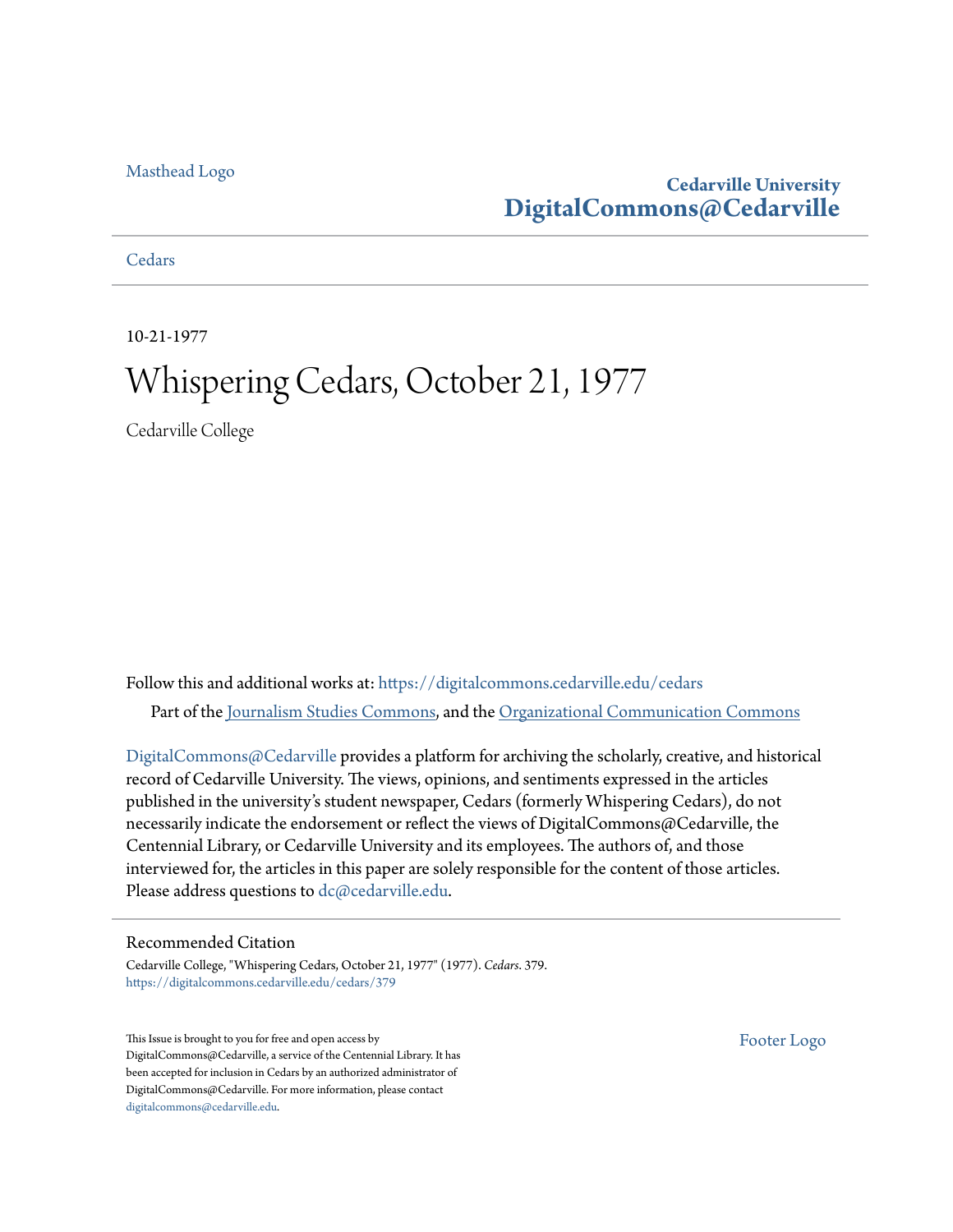### Rental Program Made Available

Student Senate President Scott Anderson announced yesterday a refrigerator rental program which will be implemented Winter and Spring Quarters.

The rental set-up is part of a pilot program sponsored by the administration and requested by Senate to study the feasibility of a permanent refrigerator feasibility of a permanent refrigerator<br>rental program and possible revision of<br>present rules that disallow possession of personally-owned refrigerators on campus.

According to Anderson, the unit price per refrigerator will be \$52 per year, <sup>p</sup>lus a \$10 surcharge for electricity, bringing total cost for the student to \$62 per year. Anderson stated his belief that rates would be adjusted this year to keep students from paying for usage of refrigerators during Fall Quarter.

The units will be rented directly from Collegiate Products, Incorporated (CPI). . CPI has given guarantees that any and all maintenance will be handled quickly, usually within 48 hours.

They will employ a student liaison, who will be trained at company expense, and who will be paid by the company to handle most of their business with the college. Senate is responsible for find ing and hiring this liaison. Anderson<br>asks all those interested in filling the poattion to contact Student Senate through the intra-campus mail.

During the two quarters of the pilot program, the present rules concerning cooking in dormitories will remain in effect.

Over 300 people gathered at the Cedarville College campus Oct. 17-19 for the Golden Jubilee Conference of the Ohio Association of Regular Baptist Churches.

Dean of Students Donald Rickard, when asked about the program, admitted<br>that he had "some misgivings." He stated these as being mainly in the areas<br>of cooking in the dorms, mice, and possible health problems from spoiled food.<br>However, he wants to try the program, and then see whether his misgivings have any foundation.

At the end of the year, the Administration will evaluate the program to deter mine whether or not to continue it in years to come, and in what manner.

Dean Rickard mentioned the possibility of continuing the pilot program's forbility of the school purchasing refrigerators.

Anderson pointed out that the refrigerator program will not be an official function of Senate, but that the Senate's role is "selling the rights" to the re frigerators. Senate will receive \$1.50 per unit rented. This amount will be paid to the Senate by CPI.

The administration has reserved the right to remove refrigerators "for dis ciplinary reasons," according to Anderson. This would mean that the. student would probably not be able to receive <sup>a</sup> refund, due to the fact that rental of the refrigerator had been through CPI.

The Administration and Senate will be watching the program to determine its effects on two other areas — theft from the cafeteria, and pop and candy ma chine sales.

Vol. 46, No. 3

Cedarville, Ohio Cost. 21, 1977

# **C Hosts Association Conference;** ver 300 Attend Golden Jubilee

Dr. Howard Sugden, pastor of the South Baptist Church in Lansing, Michigan, was the main speaker for the 50th Annual Conference.

Other featured speakers were President Jeremiah and Dr. Wendell Kempton, president of ABWE. Dr. Jim Biddle, Dr. Dwayne Frank, and Dr. Don Callan, all from Cedarville College, and Rev. Frank Hartwig were the workshop speakers.

> With a present membership of over 200 churches, the OARBC is involved with three state youth camps, sends out a state missionary; and endorses eight colleges, five mission agencies, and several publications and service organiza tions.

# Enrollment Increases to 1250; Freshmen Dominate Campus

During the three days, reports were <sup>g</sup>iven from various agencies as the three Baptist paper, children's homes, and Rev. Earl Umbaugh, state missionary in charge of church planting.

The Council of Twelve and voting members of each church met to conduct necessary business. Three resolutions were made concerning the OARBC stand on the issues of pornography, homo sexuality, and the problem of apathy in the churches.



Conference members sampled cafeteria-style food during the three days of meetings.

### In This Issue

| Dr. Gromacki's New Book  p. 2                      |  |
|----------------------------------------------------|--|
| "Our Town" Begins Production p. 3                  |  |
| Peanuts  p. 3                                      |  |
| Record of Homecoming Events p. 3                   |  |
| Sports $\ldots \ldots \ldots \ldots \ldots$ . p. 4 |  |
|                                                    |  |
|                                                    |  |

Anderson Receives Music Degree

Immediately after receiving his master's degree, Lyle Anderson, a music professor at Cedarville College, plunged into six years of strenuous work to acquire his Doctorate in Music, which he received last summer from Ohio State University.



Along with his teaching responsibili ties at the school, he had a course load of graduate work consisting of 135 hours, including the study of two foreign languages.

In order to begin writing his dissertation, Dr. Anderson was required to pass <sup>a</sup>series of general exams compiled most ly of essays and one two-hour oral examination before a committee of five professors.

After a successful attempt at these general examinations he. proceeded to of music for nearly six months until he decided to tackle some area associated with the German, 19th century, composer Liszt.

His final paper, consisting of 165 pages, was entitled Motivic and Thematic Transformation in Selected· Works of Liszt. This thesis revealed Dr. Anderson's per- sonal methods of analyzing the composer.

In an overall view of his doctorate, Lyle Anderson felt it was a worthwhile



Dr. Lyle J. Anderson

experience that helped him strengthen his teaching abilities while adding new insight to his teaching materials.

One of the major problems he encoun tered was the mind discipline to go from the general happenings of the world around him into the specific, detailed life of Liszt.

He also made <sup>a</sup>point in expressing that his wife deserves as much credit as he does for her patience and understanding while she typed his thesis paper throughout the six years.

The OARBC was formed in 1927 when several churches in the state felt they could no longer associate with many churches and conventions which were becoming increasingly liberal. The purfellowship among fundamental separatist<br>Baptist churches, and provide a basis of cooperation on projects such as camps

that an individual church could not handle.

Like the mercury of a thermometer when the weather changes, college enrollments fluctuate year after year. This year Cedarville's enrollment has increased to 1250 students, which includes the boarders and part-timers.

The freshman class dominates the campus by having 32% of the present student body. The smallest class, with approximately 232 students, is the junior class.

Although there are only 1250 students has the facilities to accommodate 1300 persons in classroom instruction. Because of limited dorm space there is only room to house 1100 students. The overloaded classroom situation was eliminated by the service building, which provided four new rooms for instruction. These rooms will only be used until the college has raised enough funds to remodel Alford Auditorium.

According to John Street, Director of Admissions, the Board of Trustees has not set any definite enrollment limitations for the next academic year.

When asked if there were any immediate future plans to build more dorms or other classroom facilities, Mr. Street commented that there were no definite plans, although there have been some interesting proposals.

### Yearbook Distributed During Weekend

Among the Homecoming festivities of last weekend was the distribution of the 1976-77 Cedarville College yearbook, THE MIRACLE.

Long lines formed outside Ambassador<br>Hall as students waited anxiously to relive the memories of the year past by leafing through the annual.

Kent Amstutz, this year's editor, re ported that at the close of the weekend about half of the 1300 printed copies had been distributed.

By tradition, the first copy of each year's MIRACLE is presented to the school by the student body. Dr. Johnson accepted the first book this year in the absence of Dr. Jeremiah. The second copy was then presented to Mr. James M. Grier, to whom the yearbook staff had dedicated the '77 edition.

The editor of the '77 MIRACLE was Carla Morley, a '77 graduate of Cedarville College.

For students who attended three quarters last year, the \$12 fee was covered by a student fee. For new students desiring a copy, they are available at the charge of \$12.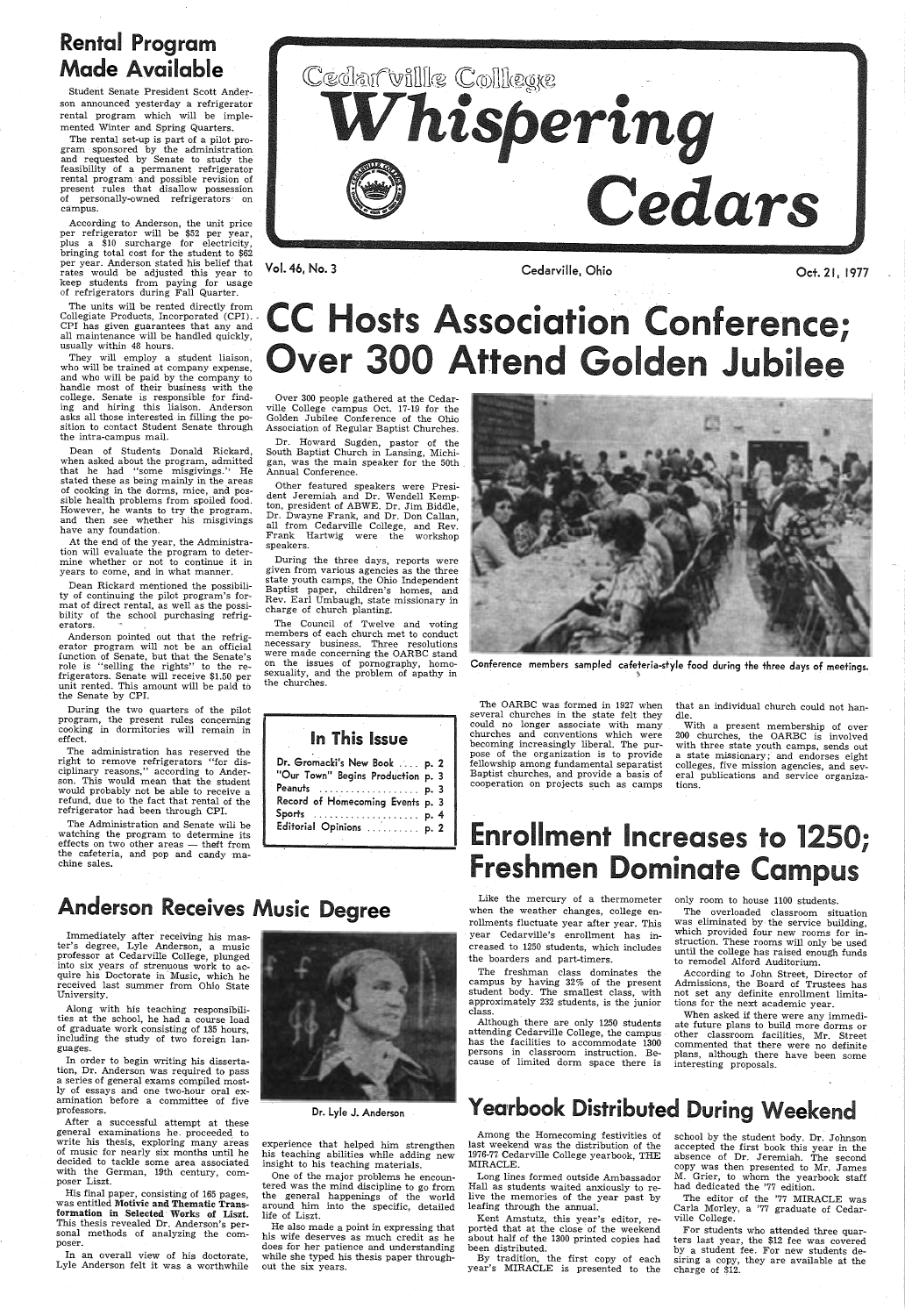#### *Editorially Speaking~*

### I Can't Hear You !

Last Tuesday, I was sitting in Chapel, preparing to enjoy hearing the Australia Team sing. The music started, and their mouths started to move, but I could not hear them. It was not until they had been singing for over one and a half minutes that their microphones *weie* turned on. In talkirig to the group later, I discovered that they had not been able to hear their monitor speaker playing their accompaniment. To add to my distress, one of my favorite speakers, Dr. Howard Sugden, was left to address well over 1600 people in the Chapel with his microphone off, despite the fact that <sup>a</sup> number of people went back to the sound room to see what could be done. Finally, his mike began working after about 6 minutes.

If this had been the first time this had happened, I would not be saying anything. But this problem of "dead mikes" has been with us for the entire music people, and others (including Dr. Jeremiah) who have had their microphones turned off these past few weeks. It has gotten to the point that many of the singing groups on campus are afraid to sing in Chapel for fear .of what will happen.

So, "a rose by any other name would smell as sweet." Well, hardly. Any dictionary will define "inter" as "between" and "intra as "within." The two prefixes, though sounding very similar, are not synonymous.

Think of theatre audiences taking ten-minute "intramissions" during the performance! Furthermore, picture Coach Callan's amazement as one of his basketball stars "intracepts" the ball by stealing it from his own team! Imagine a reporter conducting an "intraview" with himself.

I honestly do not want to offend anybody. But we have enough sound equipment in that Chapel to blast the army of Attila the Hun into meek submission. And we paid enough for that system to buy 10,000 bull horns. Whatever the problem is, be it human error or "technical difficulties," let's get it fixed! I know that I speak for students and faculty alike when I say that we want to hear what is going on.

 $-CM$ 

### "Inter-Campus" Chaos

When one reaches the college level a certain regard for proper termi-<br>nology concerning everyday utilities is generally expected. So, why then, does the term "intra-campus mail" become "inter-campus mail" when one enters the bounds of Cedarville College?

# 19770 CAYTON DATY REWS ••• \$&Q ЮD ..

### **Gromacki Authors New Book**

Dr. Robert G. Gromacki, a Bible pro-<br>fessor at Cedarville College, is the author of a new exposition on I Corinthians, Called To Be Saints. Printed by the Baker Publishing House, it was made available at the beginning of this month.

It just happened to be a fluke, according to Dr. Gromacki, that his new book was stocked in the college's bookstore before he had received his usual free copies. So it was with surprise that he

Repeatedly, this infraction proceeds from the lips of doctorate-holding faculty members as well as novice freshmen." Unfortunately, in nearly all cases, the breach stands uncorrected.

Though this is the sixth book Dr. Gromacki has written within the last ten years, he never finds writing a humdrum affair and defines each new book as "like <sup>a</sup>new baby; although there is a sameness, each baby has a distinctness, <sup>a</sup> newness, all his own."

Questioned about his future writing plans, Dr. Gromacki answered, "God has given me an open door," and added that he did not know how long it would continue to stay open. His next book will be part of the Bible Doctrine Handbook Series entitled Man and Sin.

Students and professors alike remind and are reminded to R.S.V.P. through "inter-campus mail." The daily announcement sheet reeks of it, and campus organization correspondences are the chief offenders.

How does the professor's regular cre-<br>ation of new books affect his lifestyle?<br>He feels that it not only becomes an extension of his classroom lectures, but also complements both his home life and career.

It has been the means of incorporating various speaking opportunities into his schedule. He also believes that his ministry of writing has contributed to the college as a whole.

Editor ............. Craig Miller Copy Editor .... *:* . . . . . Suzan Zink

| Layout Editor  Claire Phillips |
|--------------------------------|
| Business Manager  Dan Green    |
| Advisor  Mr. Ron Grosh         |
| Photographer  Amy Ross         |
| Corres. Sec'y  Wendy Patterson |
| Typist  W. Patterson, K. Haga  |

With a problem of this nature, it is difficult to determine a solution, if any is possible at this point. The college post office seems to be wisely avoid- ing the mess by simply labeling the mail slot "Campus Mail."

There are alternative answers, however. The entire college family, including administration, faculty, staff, and students, can be assembled for one brief lesson in prefix usage. But better still, the next batch of Cedarville's "inter-campus mail" can be delivered promptly and directly to neighboring Antioch College.

 $-SZ$ 

• n ...

Do you remember the triumphal entry of the nation of Israel into the Promised Land? Certainly you must also remember Joshua's words: "This Book of the Law shall not depart out of thy mouth; but thou shalt meditate therein day and night, that thou mayest observe to do according to all that is written: for then thou shalt have good success." (Joshua 1:8)

This success manifested itself in an unusual victory at Jericho. Moving on into the book I'm sure you remember how Israel stumbled at Ai because of sin. It was here that the Lord said: "Israel hath sinned and they have also transgressed my covenant which I commanded them: for they have even taken of the accursed thing, and have stolen, it even among their own stuff." (Joshua 7:11)



Dr. Robert Gromacki

#### reacted to a student's query of, "Will you autograph your book for me?"

Writing one book every two years is Dr. Gromacki's secret goal. He strives to write "what will be readable," which includes deliberately choosing a vocabulary valuable to the layman and a good outline helpful to the minister.

At the present, Dr. Gromacki and his wife Gloria live in Cedarville - at 178 Palmer Drive.

### The Whispering Cedars Staff

#### Contributors:

R. Young, l. Burchett, R. Pope, J. Davis, S. Churchill, S. Levin, M. Warren, K. Haga, G. Decker, J. Cottrell, B. Abernathy, F. Greetham, R. Phillips, J. Tedeschi, S. Myers, T. Wagner, T. Galbreath.

Whispering Cedars is published weekly by the students of Cedarville College. The opinions expressed herein are those of the writers and do not necessarily reflect the attitudes or opinions ions of the faculty or administra

Page2

By Rich Young

Now that we have all had time to settle down and to begin to conquer our classes, I can't help but think about the

seemingly impossible task performed by Joshua and his comrades.

Indeed, it was something which was blessed of God and He did receive the <sup>g</sup>lory. However, Joshua did not occupy the land without learning several lessons.



After this momentary setback Israel

confessed their sin and won the victory. However, in the next chapter we find the Gibeonites and the league Joshua made with them without consulting the Lord.

If we continue to read on we soon see that when the truth was known Joshua was held to his own commitment.

When I think about this in the context of Cedarville College, I find this par- ticularly interesting. By this. time we have all gotten acquainted with our old<br>friends and have shared in not only the victories, but also in many of the burdens.

Please, now that school has started, many of our friends are asking us to<br>pray for their academic endeavors. My question is, how many times do we remember to pray for that one who asked you to or of whom you promised?

<sup>I</sup>know in my own life I find it excep- tionally hard, but I truly believe that in remembering the words of Christ in Matt. 5:37a, ''But let your communication be yea, yea; nay."

We, like Joshua, need to be very care- ful and make sure we keep our word. Because even though these illustration are not talking about prayer, in princi <sup>p</sup>le they talk about keeping your word. Think about it. Are you consistent in this area or do you need to be more conscientious? I find I need to be.

#### in typography

*National Newspaper Association Contests:*  1975, 1973, 1972, 1970, 1969, 1965, 1963, 1962, 1959, 1958

#### *Ohio Newspaper Association Contests:*

1975, 1973, 1972, 1970, 1969, 1968, 1967, 1966, 1965, 1964, 1963, 1962, 1961, 1959, 1958, 1956, 1955, 1954, 1953

#### YELLOW SPRINGS NEWS

*Whispering Cedars*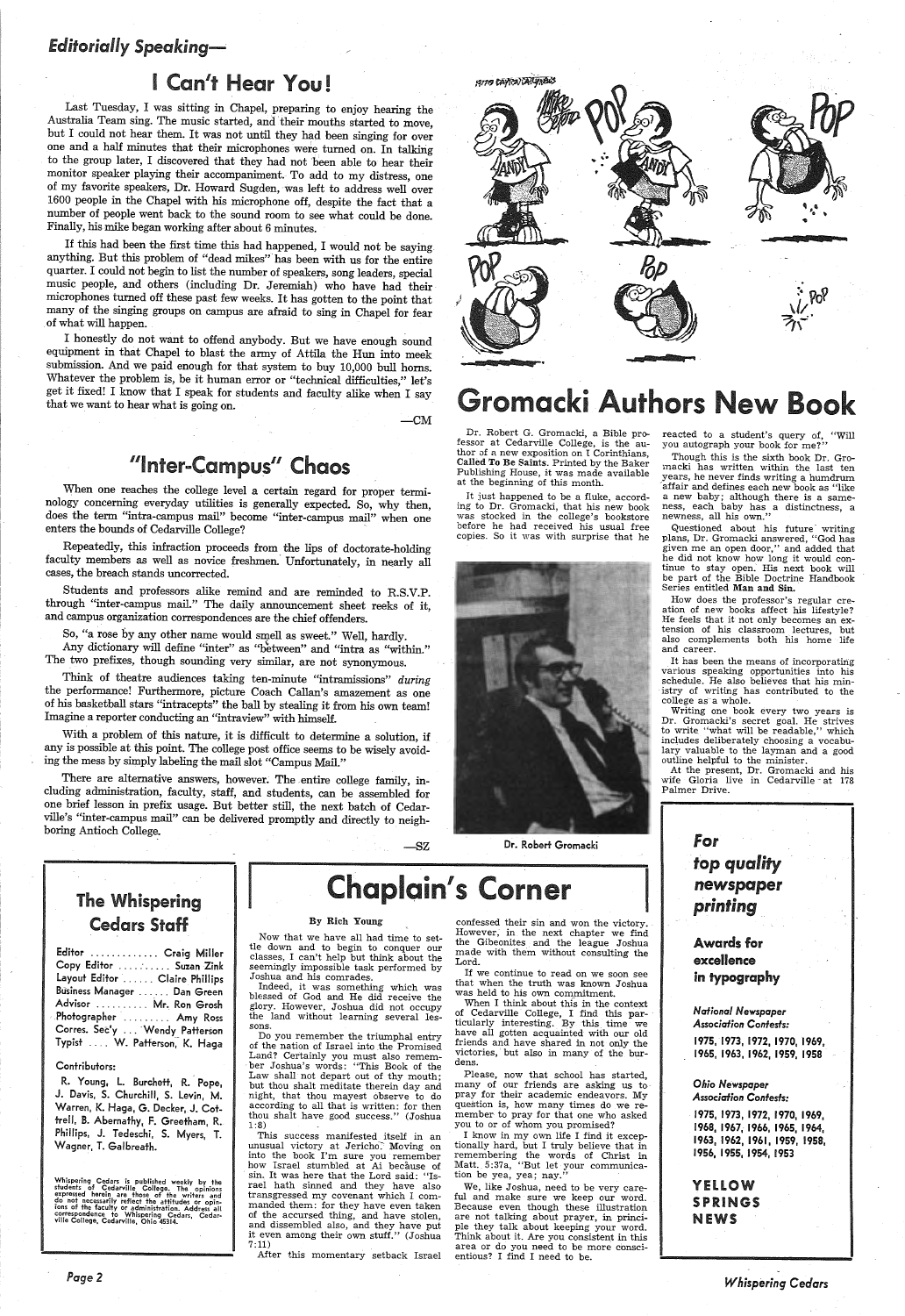### **Weekly Edition Serves Students**

Last Friday marked the start of Whispering Cedars' distribution as a weekly newspaper.

Craig Miller, the paper's editor of the past four quarters, cited the reasons for Whispering Cedars' shift from a bi-weekly to a weekly publication. Primarily, he stated that it "provides a better service to the students, in that it gives them the opportunity to speak out more often."

The editor continued by mentioning that weekly publication will result in "more experience for those seeking careers in journalism." Craig is also of the opinion that increased publication will cause the paper to expand its news coverage, hence, making it more comprehensive.

When asked about faculty and student reaction to the notion of a weekly school newspaper, Craig described it as "basically, amazement that we're going to try to do it, yet very positive."

In a quest for a name for the paper, which would sound "more like a newspaper than a literary magazine," Craig remarked that no definite choices have been made. The search is for a name which will carry with it a more journalistic connotation.

Organizational changes in staff are also new this fall. After several quarters on a co-editor system, Whispering Cedars has moved to the format of an editorial board. Aiding Craig in his editorial duties are Suzan Zink, copy editor; Claire Phillips, layout editor; and Dan Green, business manager.

In lending increased feasibility to the newspaper's entire operation, the new format seems to be contributing to the enhancement of the overall quality of the paper, according to its editor.



## Homecoming Involvement Encouraged

#### By Bill Abernathy

What is Homecoming? Is it for the students? Alumni? Both? These are questions that members of the administration involved in planning the weekend are asking themselves.



Mrs. Rebecca Baker directs Tracy Knight and Tim Snell during a play rehearsal.

# 'Our Town' Cast Announced; **Production Rehearsals Begin**

Dick Walker, Dean of Men, expressed disappointment at the number of students who flee the campus at Homecoming, but both he and Myron Youngman, Director of Student Activities, admitted that there is really very little reason for many students to remain.

Activities at Homecoming during the past few years, and this year in particular, have been geared for alumni. Several students questioned stated that<br>Homecoming was just another weekend, and a crowded one at that.

It is not that Student Activities did not try to change the format this year, but complications seemed the rule rather than the exception.

Friday night's bonfire was canceled

### **Journal Offers** \$500 Cash Prize

A \$500 cash prize is to be awarded by the American Health Foundation's quarterly journal, Preventive Medicine, to the student author of the best original paper on the subject of preventive medicine. A runner-up prize of \$200 is also being awarded. Winning papers will be published in **Preventive Medicine.** 

The deadline for receipt of papers is January 31, 1977, and the contest is open to any student (except postdoctoral students) currently enrolled in undergraduate or graduate courses in medicine, dentistry, public health, epidemiology, pharmacy, life sciences, nutrition, the behavioral sciences, economand

when, according to Student Body President Scott Anderson, Maintenance called Mr. Youngman on Wednesday and informed him that they would no longer build the bonfire free of charge. At that late date, it was impossible to schedule another activity.

Saturday morning's parade, always a big Homecoming event, also encountered problems. Because of conflicts with another special event in Jamestown, some groups refused the invitation to enter the parade. Still others canceled (some as late as Friday), and some entries simply failed to show up.

However, Mr. Youngman still saw the parade as a success because of the excellent work of the different classes and organizations on campus. Alumni judges awarded the \$100 prize to the MENC clowns, while first place in the float competition went to the Sophomore float which portrayed an old-fashioned school room. With their hand-powered beanie and graduation cap, the Seniors won second place and the \$75 prize.

The activities Saturday afternoon went smoothly as Miss Andrea MacDermaid was crowned Homecoming Queen, the soccer team routed Ohio Dominican by a score of 9-1, and the girls' field hockey team captured the Ohio Valley League title.

However, because of the Organ Dedication Friday night, no concert was scheduled for Saturday evening and, as the old song goes, "What do you do in Cedarville for fun on a Saturday night?"

Both Dick Walker and Myron Youngman stated that they hope to make some format changes that will encourage students to become more involved in Homecoming.

Rehearsals for the upcoming produc-<br>tion of "Our Town" began last week, following announcement of the cast on Wednesday.

Approximately fifty students had attended the two audition sessions for Thornton Wilder's popular classic, which will be staged November 17 through 19 in Alford Auditorium.

Mrs. Rebecca Baker, director of the play, has expressed her gratitude for



#### **Whispering Cedars**

the fine response to the tryouts.

She commented that much talent was represented, making the task of eliminating dificult. Those who did not receive parts are encouraged to audition again for future productions.

The assistant directors to Mrs. Baker will be Diane Conrad and Kris Karsian, both of whom are involved in the field of communication arts.

Members of the cast include Tracy Knight, appearing as the Stage Manager; Jef Kohns, as George Gibbs; Lori LaHaye, as Emily Webb.

Debbie Ransom will be Mrs. Webb; Tim Snell, Mr. Webb; Dave McDougle, Dr. Gibbs; and Susan Justice, Mrs. Gibbs.

Also appearing will be Charlotte Olson, as Rebecca Gibbs; Tim Filler, Wally Webb; Steve Keller, Professor Willard; Ed Smith, as Simon Stimson; and others in smaller roles.

The cast is now rehearsing five nights a week from 7:00 to 10:00, plus shorter practices following the mid-week service on Wednesday nights.

ics, law or business.

For entry forms and information, students should write to: The Editorial Of-Preventive Medicine, American fice, Health Foundation, 1370 Avenue of the Americas, New York, NY 10019.

The American Health Foundation is a private, non-profit research organization based in New York, dedicated to reducing unnecessary death and illness through research, education and the promotion of good health.

\*\*\*<u>\*\*\*</u>\*\*\*\*\*\*\*\*\*\*\*\*\* \*\*\*\*\*\*\*\* Call DAVE BOSTON 250  $9.0^{12.1}$ \*\*\*\*\*\*\*\*\*\*\*\*\*\*\*

So far there are few specifics, but one thing that Student Activities is already considering is the possibility of having a high school band contest at Homecoming. This will draw bigger crowds to the parade, and bigger crowds, in turn, will draw more parade entries.



Page 3